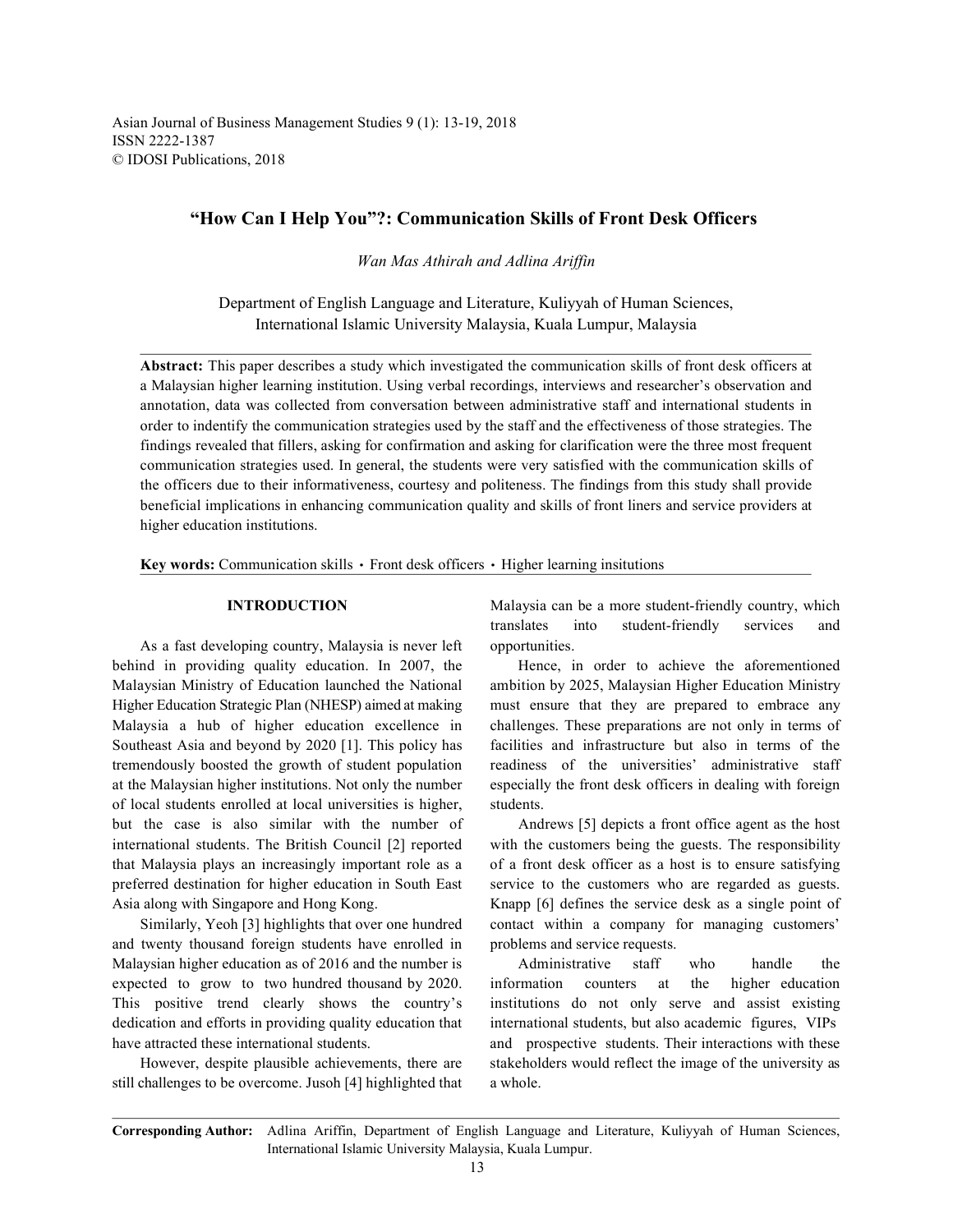that develop communication to make interactions employed by both parties in attempts to communicate successful; whether it is for informing or instructing. were code-switching, direct translation and repetition. Often times, this potential is constrained by the The present study aimed to expand the realm of the socio-cultural norms of the society where the language is research by analysing the communications skills of used. With the current globalization and Malaysian administrative staff who handled the service internationalization practices, what are the challenges for counters at a higher learning institution. communication to be a comprehensive message tool for sender and receiver? Speaker's competency at **MATERIALS AND METHODS** communication is a question in point. This paper is not only interested to look at the process of oral This study was conducted at a Malaysian higher communication, but also speakers' oral communication learning institution. It aspired to determine how English competency during discourse. oral communication skills are utilised by front desk

customer service mostly focus on the hospitality industry, students. Effectiveness of English oral communication for example, English communication training needs of skills and customers' satisfaction were also analysed. front office assistants in the hotels [8], airport desk [9] Data was collected from the conversations between front and health providers [10, 11, 12, 13]. There is a lack of desk officers and international students (henceforth research which focus on this issue at the Malaysian known as customers) who required their services via tertiary education institutions. One which attempted to do verbal recording, interviews and researcher's observation so was by Galea, Ishak & Marji [14]. Their study and annotation. Communication strategies model outlined focused on the interactions of international students and by Dornyei & Scott [17] was used as the framework for local Malaysian library counter staff at a university in oral communication skills (Table 1).

Yano [7] argues that it is the users of the language Malaysia. It revealed that the communication strategies

Previous studies on communication skills and officers in their daily interactions with international

| Strategy                            | Description                                                                                                                              |
|-------------------------------------|------------------------------------------------------------------------------------------------------------------------------------------|
| Message abandonment                 | Leaving a message unfinished because of some language difficulty.                                                                        |
| Message reduction (topic avoidance) | Reducing the message by avoiding certain language structures or topics considered problematic language                                   |
|                                     | wise or by leaving out some intended elements for a lack of linguistic resources.                                                        |
| Message replacement                 | Substituting the original message with a new one because of not feeling capable of executing it.                                         |
| Circumlocution (paraphrase)         | Describing or exemplifying the target object of action.                                                                                  |
| Approximation.                      | Using a single alternative lexical item, such as superordinate or a related term, which shares semantic                                  |
|                                     | features with the target word structure.                                                                                                 |
| Use of all-purpose words.           | Extending a general, "empty" lexical item to contexts when specific words are lacking.                                                   |
| Word coinage                        | Creating a non-existing L2 word based on a supposed rule.                                                                                |
| Restructuring.                      | Abandoning the execution of a verbal plan because of language difficulties, leaving the utterance unfinished                             |
|                                     | and communicating the intended message according to alternative plan.                                                                    |
| Literal translation (transfer)      | Translating literally a lexical item, idiom, compound word or structure from L1 to L2.                                                   |
| Foreignizing                        | Using a L1 word by adjusting it to L2 phonology and/or morphology.                                                                       |
| Code-switching (language switch)    | Using L1 word with L1 pronunciation or a L3 word with L3 pronunciation while speaking L2                                                 |
| Use similar sounding words          | Compensating for a lexical item whose form the speaker is unsure of with a words                                                         |
|                                     | (either existing or non-existing) which sounds more or less like the target item.                                                        |
| Mumbling                            | Swallowing or muttering inaudibly a word (or part of a word) whose correct form the speaker is uncertain about.                          |
| Omission                            | Leaving a gap when not knowing a word md carrying on as if it had been said.                                                             |
| Retrieval                           | In an attempt to retrieve a lexical item saying a series of incomplete or wrong forms or structures before<br>reaching the optimal form. |
| Self-repair                         | Making self-initiated corrections in one's own speech.                                                                                   |
| Other-repair                        | Correcting something in the interlocutor's speech.                                                                                       |
| Self-rephrasing                     | Repeating a term, but not quite as it is, but by adding something or using paraphrase.                                                   |
| Over-explicitness (waffling)        | Using more words to achieve a particular communicative goal than what is considered normal in similar                                    |
|                                     | L1 situations.                                                                                                                           |
| Mime (paralinguistic strategies)    | Describing whole concepts nonverbally, or accompanying a verbal strategy with a visual illustration.                                     |

Table 1: Communication Strategies [17]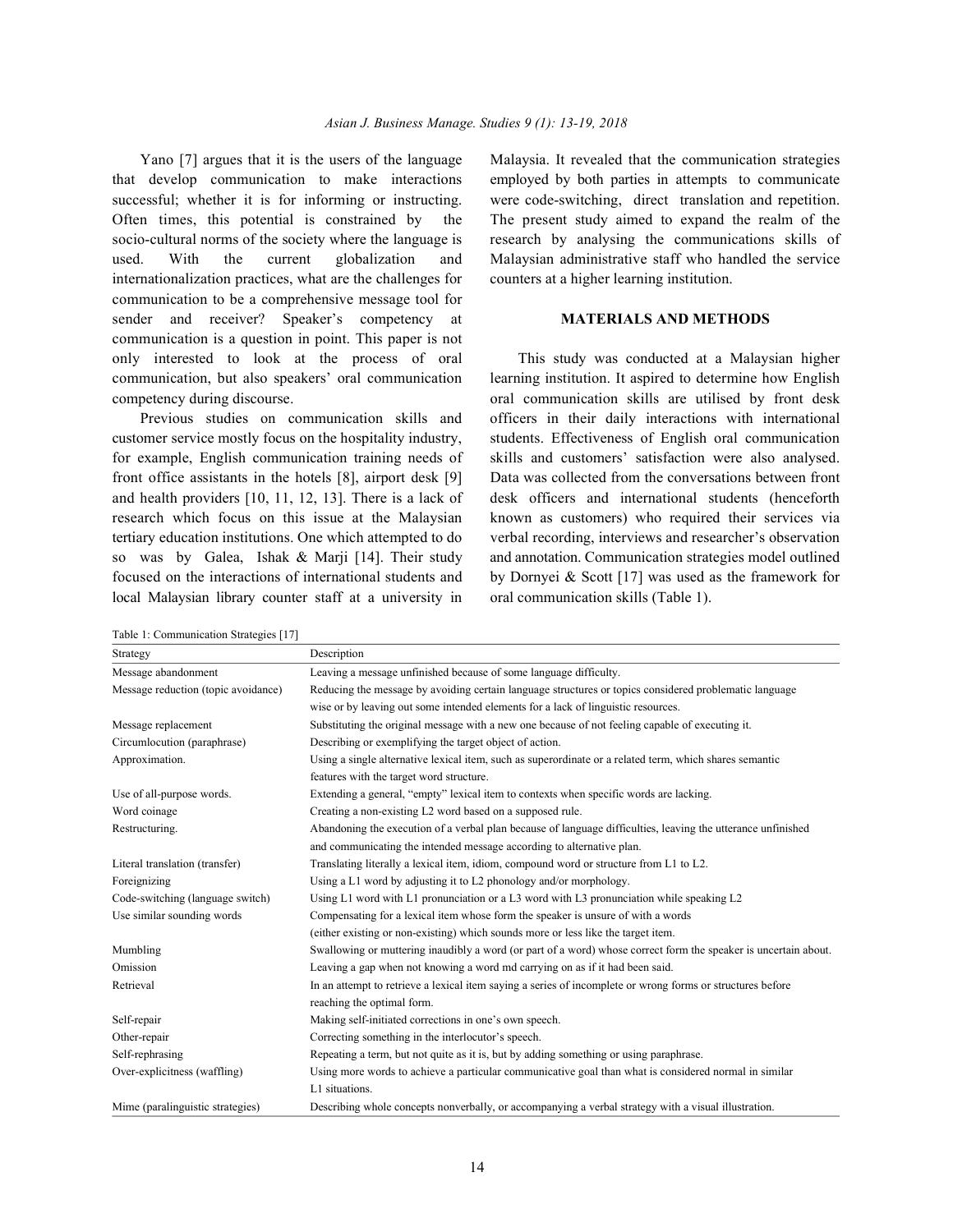| Table 1: Continued           |                                                                                                                                                               |
|------------------------------|---------------------------------------------------------------------------------------------------------------------------------------------------------------|
| <b>Use Fillers</b>           | Using gambits to fill pauses, to stall and to gain time in order to keep the communication channel open<br>and maintain discourse at times of difficulty.     |
| Self-repetition              | Repeating a word or a string of words immediately after they were said.                                                                                       |
| Other-repetition             | Repeating something the interlocutor said to gain time.                                                                                                       |
| Feigning understanding       | Making an attempt to carry on the conversation in spite of not understanding something by pretending<br>to understand.                                        |
| Verbal strategy markers      | Using verbal marking phrases before or after a strategy to signal that the word or structure does not carry<br>the intended meaning perfectly in the L2 code. |
| Direct appeal for help       | Turning to the interlocutor for assistance by asking an explicit question concerning a gap in one's<br>L2 knowledge.                                          |
| Indirect appeal for help     | Trying to elicit help from the interlocutor indirectly by expressing lack of a needed L2 item either<br>verbally or nonverbally.                              |
| Asking for repetition        | Requesting repetition when not hearing or understanding something properly.                                                                                   |
| Asking for clarification     | Requesting explanation of an unfamiliar meaning structure.                                                                                                    |
| Asking for confirmation      | Requesting confirmation that one heard or understood something correctly.                                                                                     |
| Guessing                     | Guessing is similar to a confirmation request but the latter implies a greater degree of certainty regarding                                                  |
|                              | the key word, whereas guessing involves real indecision.                                                                                                      |
| Expressing non-understanding | Expressing that one did not understand something properly either verbally or nonverbally.                                                                     |
| Interpretive summary         | Extended paraphrase of the interlocutor's message to check that the speaker has understood correctly.                                                         |
| Comprehension check          | Asking questions to cheek that the interlocutor can follow you.                                                                                               |
| Own-accuracy check           | Checking that what you said was correct by asking a concrete question or repeating a word with a                                                              |
|                              | question intonation.                                                                                                                                          |
| Response repeat              | Repeating the original trigger or the suggested corrected form (after an other-repair).                                                                       |
| Response repair              | Providing other-initiated self-repair.                                                                                                                        |
| Response rephrase            | Rephrasing the trigger.                                                                                                                                       |
| Response expand              | Putting the problem word/issue into a larger context.                                                                                                         |
| Response confirm             | Confirming what the interlocutor has said or suggested.                                                                                                       |
| Response reject              | Rejecting what the interlocutor has said or suggested without offering an alternative solution                                                                |

*Asian J. Business Manage. Studies 9 (1): 13-19, 2018*

was chosen for its' comprehensiveness as it reflects confirmation are interactional strategies. Examples of various other taxonomies of communication strategies to fillers as found in the researcher's annotation and date [16]. Moreover, the current research aims to highlight observation are presented below. communication skills portrayed by second language speakers, which is a similar area of language analysis that Dornyei and Scott [15] targeted for in the application of the taxonomy.

## **RESULTS AND DICUSSION**

**Oral Communication Strategies Most Frequently Carried Out:** In reference to Table 2 above, 17 out of 32 types of common English oral communication strategies were employed by the front desk officers in their interaction with customers. The data clearly depicted that fillers is the most frequently carried out communication strategy, with the frequency of 19 times (29.4%). Meanwhile, asking for confirmation and asking for clarification are the second and third most commonly used strategies with the frequency of 8 times (11.8%) and 7 times (10.3%) respectively. Fillers is one of the indirect strategies for processing time pressure-related strategies

**Taxonomy of Communication Strategies:** This taxonomy [15]. Both asking for clarification and asking for

Table 2: Oral communication strategies most frequently used

| Rank  | <b>Communication Strategies</b> | Frequency      | $\frac{0}{0}$ |
|-------|---------------------------------|----------------|---------------|
| 1.    | Fillers                         | 20             | 29.4          |
| 2.    | Asking for confirmation         | 8              | 11.8          |
| 3.    | Asking for clarification        | 7              | 10.3          |
| 4.    | Repetitions                     | 5              | 7.3           |
| 5.    | Message abandonment             | 4              | 5.9           |
| 6.    | Guessing                        | 4              | 5.9           |
| 7.    | Expressing non-understanding    | 4              | 5.9           |
| 8.    | Code-switching                  | 4              | 5.9           |
| 9.    | Restructuring.                  | 3              | 4.3           |
| 10.   | Message reduction               | $\mathfrak{D}$ | 2.8           |
| 11.   | Use of all-purpose words.       | 1              | 1.5           |
| 12.   | Literal translation             | 1              | 1.5           |
| 13.   | Self-rephrasing                 | 1              | 1.5           |
| 14.   | Self-repair                     | 1              | 1.5           |
| 15.   | Asking for repetition           | 1              | 1.5           |
| 16.   | Interpretive summary            | 1              | 1.5           |
| 17.   | Message replacement             | 1              | 1.5           |
| Total |                                 | 68             | 100           |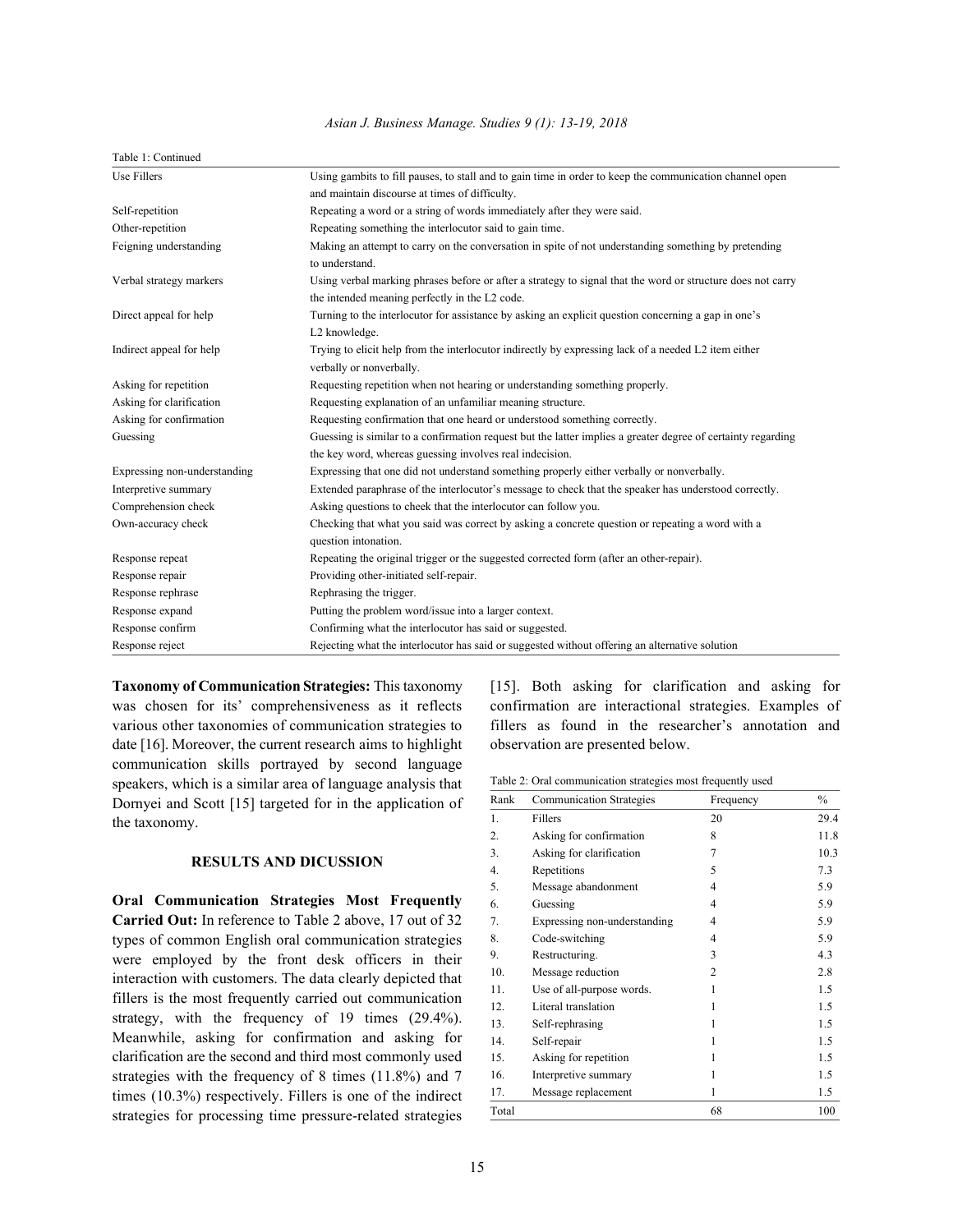| Asian J. Business Manage. Studies 9 (1): 13-19, 2018 |  |  |  |  |  |  |  |  |  |  |
|------------------------------------------------------|--|--|--|--|--|--|--|--|--|--|
|------------------------------------------------------|--|--|--|--|--|--|--|--|--|--|

| Excerpt 1:          |                                                                                                  |
|---------------------|--------------------------------------------------------------------------------------------------|
| Front Desk Officer3 | Err because right now, because err there was a lot, a lot envelope from the $\sim$ faculty,      |
|                     | brother $\sim$ Dan received, and then umm,                                                       |
| Front Desk Officer3 | And then, err, you have to come backagainto check with Bro                                       |
| <b>Excerpt 2:</b>   |                                                                                                  |
| Front Desk Officer2 | ((LIFTS GLANCE UP FROM PAPER AND LOOKS AT VISITOR))                                              |
|                     | Okay, For this one, your friend, must pay, the whole money first, After that after that          |
|                     | two weeks within two weeks after back from the conference. So she must write a report,           |
|                     | And attach with the-Er- original receipt, Er- any er- any attachment, Like er- [certificate] or- |
| <b>Excerpt 3:</b>   |                                                                                                  |
| Front Desk Officer5 | You are the full time student.s                                                                  |
|                     | But if if you ask your kuliyyah, if you ask your kuliyyah to register, f- err- this f- this,     |
|                     | semester, 1- it's by 1- this semester, research [proposal-]                                      |

Based on the shown excerpts, front desk officers used fillers like '*err'* and '*umm'*. Fillers were most probably used to stall and gain time to keep the communication going while they organized the following messages. Based on the words succeeding fillers, front desk officers clearly chose to employ fillers to avoid discontinuation in conversation, as stopping would interrupt communication.

Although fillers is not an ultimate problem-solving strategy, according to Dornyei and Scott [15], it "plays a significant role in problem management". The statement justifies the observed occurrences of fillers in the speech of the front desk officers as evident in Table 2. This study also identified similar high frequency fillers as found by Galea, Ishak and Marji [14] where librarians were found to fill pauses and gain time while interacting with students and at the same time keying in information into library database. Similarly, fillers were used to avoid communication breakdown.

Asking for confirmation is the second most commonly used communication strategy by the front desk officers. Dornyei and Scott [15] categorized this strategy as interactional strategy. Speakers requested confirmation to check whether the listeners have heard or understood them correctly [15]. This strategy could be seen in the excerpts below.

| ((READS PAPER)) ((WITH EYES STILL ON THE PAPER))               |
|----------------------------------------------------------------|
| So, the conference will be on-twenty first December next week? |
| This fee is for-this semester?                                 |
| Er-Actually                                                    |
| ((EYES STILL ON THE PAPER))Mhmm?                               |
|                                                                |
| Err so the form that you send to the, clinic,                  |
| Already got signature from deputy dean and everything?         |
| Yeah                                                           |
| Ye I got from my head of department                            |
| Head of department,                                            |
| how about deputy dean?                                         |
| I think it was first the er did one official use I guess.      |
| It weh not the-                                                |
| Wsh err- head of department and the other one is er for        |
| veah                                                           |
| Deputy dean?                                                   |
| You got both?                                                  |
|                                                                |
| Matric number?                                                 |
| Gi one seven one-                                              |
| ((CHECKS INTO COMPUTER))                                       |
| One seven one?                                                 |
| Yes.                                                           |
| Eight zero.                                                    |
| Eight zero?                                                    |
| One two.                                                       |
|                                                                |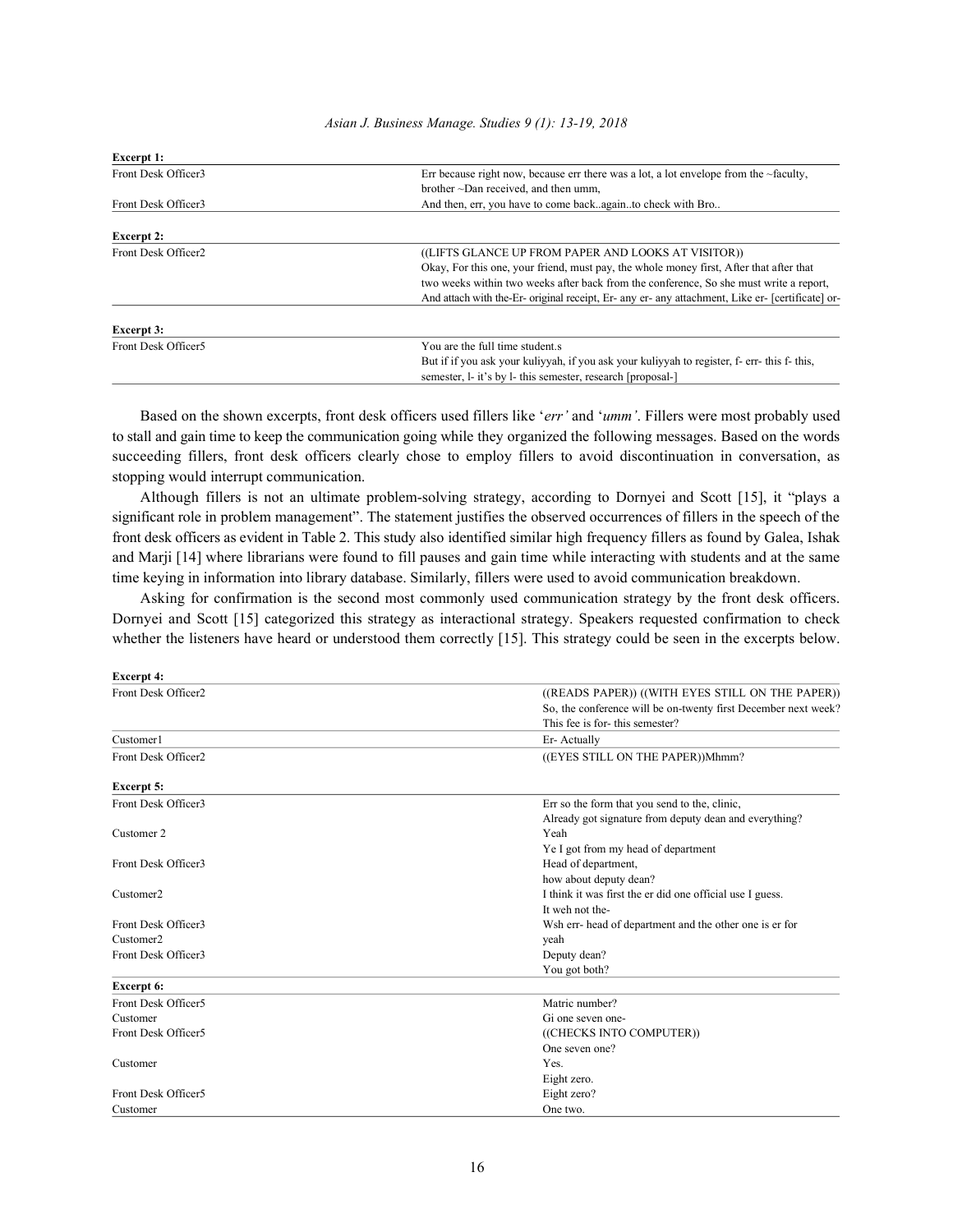# *Asian J. Business Manage. Studies 9 (1): 13-19, 2018*

In the excerpts shown above, the strategy of asking for confirmation can be observed during interactions. Asking for confirmation strategy was used by the front desk officers to check customers' understanding of explanation given earlier. Excerpt 5 shows how the front desk officers probed for accuracy of information by asking similar question twice. In excerpt 6, this strategy was used around digits to ensure precision on information received. It thus can be said that accuracy in receiving and delivering information is crucial to the front desk officers.

The third most frequently used communication strategy is asking for clarification, with a total frequency of 7 times (10.3%). Dornyei and Scott [15] describe this action as interactional strategy of requesting for explanation of an unfamiliar meaning or structure. Excerpts are shown below.

| Excerpt 7:                                             |                                                                                |
|--------------------------------------------------------|--------------------------------------------------------------------------------|
| Front Desk Officer3                                    | What session?                                                                  |
|                                                        | Is it two thousand what semester two thousand sixteen- and fifteen-            |
| Customer                                               | I think,                                                                       |
|                                                        | One-                                                                           |
| Front Desk Officer3                                    | Last semester?                                                                 |
|                                                        | Last two semester?                                                             |
| Customer                                               | Um- two semester before.<br>I'm in fourth from now X                           |
|                                                        |                                                                                |
| <b>Excerpt 8:</b>                                      |                                                                                |
| Customer                                               | And they have already post,                                                    |
|                                                        | I filled the study leave form and submitted to them,                           |
|                                                        | The-the-friend,                                                                |
|                                                        | They have two-two- officers at the clinic,                                     |
| Front Desk Officer3                                    | The front office where we deal with the documents,<br>/Okay                    |
| Customer                                               | So I just wanted to know whether                                               |
|                                                        | They sent to you or not.                                                       |
| Front Desk Officer3                                    | But when- when you go- when you went to the clinic?                            |
|                                                        | Last week?                                                                     |
| Customer                                               | I went to-three, fa-I think three months ago                                   |
| Front Desk Officer3                                    | For study leave?                                                               |
| Excerpt 9:                                             |                                                                                |
| Front Desk Officer2                                    | ((READS PAPER)) ((WITH EYES STILL ON THE PAPER))                               |
|                                                        | So, the conference will be on-twenty first December next week.                 |
|                                                        | This fee is for-this semester?                                                 |
| Customer                                               | Er- Actually=.                                                                 |
| Front Desk Officer2                                    | ((EYES STILL ON THE PAPER))                                                    |
|                                                        | Mhmm?                                                                          |
| Table 3: How Communication Strategies were Carried Out |                                                                                |
| Most Frequent Used Communication Strategies            |                                                                                |
| 1. Fillers                                             | "Er- original receipt, er- any er- any attachment, like er- [certificate] or-" |
|                                                        | "Wait, last- um- pe semester"                                                  |
|                                                        | "Um the first semester"                                                        |
|                                                        | "Wsh err- head of department and the other one is er for"                      |
|                                                        | "Err because right now, because err there was a lot"                           |
|                                                        |                                                                                |
|                                                        | " right now we receive a lot of wh err envelope, So"                           |
|                                                        | ((LIFTS GLANCE UP FROM PAPER AND LOOKS AT VISITOR))                            |
|                                                        | "Okay, for this one, your friend, must pay"                                    |
| 2. Asking for Confirmation                             | ((READS PAPER)) ((WITH EYES STILL ON THE PAPER))                               |
|                                                        | "So, the conference will be on-twenty first December next week?"               |
|                                                        | This fee is for-this semester?"                                                |
|                                                        | "One five one six?"                                                            |
|                                                        | "Head of department, how about deputy dean?"                                   |
|                                                        |                                                                                |
|                                                        | "Deputy dean? You got both?"                                                   |
| 3. Asking for Clarification                            | "But when- when you go- when you went to the clinic? Last week?"               |
|                                                        | "For study leave?"                                                             |
|                                                        | "What session?"                                                                |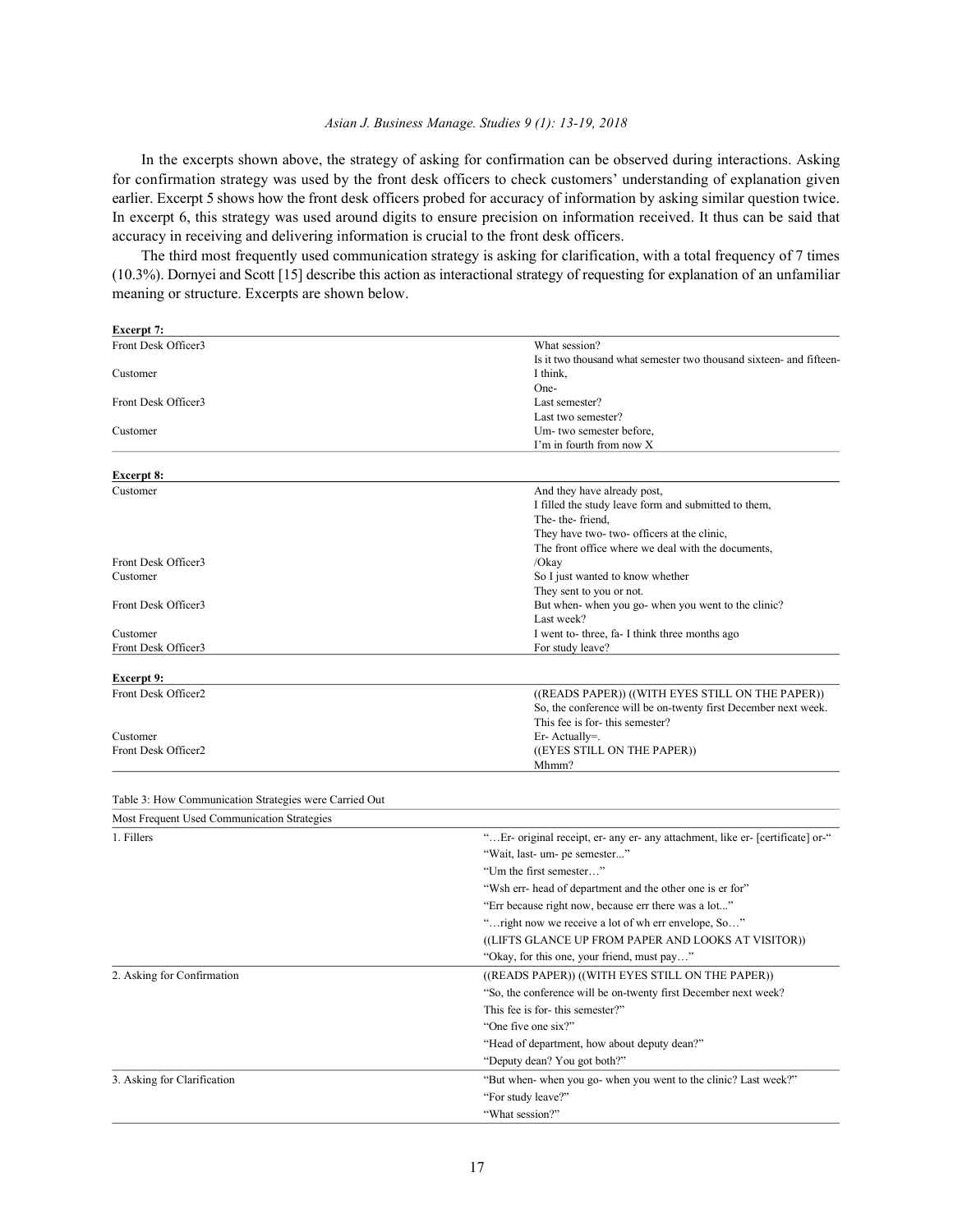officers used interactional strategy of asking for issues resolved, the respondents claimed that the front clarification. In excerpt 7, they sought clarification of desk officers helped them with all of their issues. information by asking questions. While excerpt 9 shows One respondent explained that his issue has been how front desk officers use '*mhmm*?' as a strategy to seek rectified, but he still had to come back to the office for a further explanation to what the customer was trying to follow-up. On this he said; convey. This again showed that accuracy of information is valuable to the officers. *Yes. Yes. ((REFERRING TO RECTIFIED ISSUES)) I*

**Employed:** Based on the three most frequently used *two days' time. I'm gonna come back and get it*. communication strategies of the front desk officers, this research also seek to explore the structure of how these Another respondent mentioned: strategies are being carried out during oral *It is good ((GIGGLES))… ((SHAKES HEAD))* communication. *Ummm its okay ((GIGGLES)) I think it's okay*.

Data in Table 3 above is taken from its context to put more focus on individual utterance of communication The examples above portray the effectiveness of strategies. Fillers were uttered mostly in the form of '*err'* communication skills of the front desk officers. and '*umm*'. It could be seen that these forms of fillers were Communicational challenges are addressed even when the used by the front desk officers to gain time in explaining, actual problem or task could not be solved immediately. to keep the conversation going. They also used '*wait'* as fillers which explicitly stalled the conversation. Other **Customer's Satisfaction on the Services Received:** The communication strategies of proficient and less proficient service counter. Based on the interviews, all the ESL speakers. Abd. Ghafar [16] finds that proficient ESL customers expressed their satisfaction on the officers' speakers use more diverse set of discourse markers which communication skills. Below are some of the responses; function as fillers to fill pauses. However, the same cannot be said of this study due to the small sample size. C1 *Hh- because, why was actually I attended to and*

interactional communicational strategy of problem-related *happy with the whole conversation* strategies mostly by asking questions. Referring to C2 *Umm cuz= she politely umm asked and tell what I=* Table 3, majority of the strategies of asking for *have to= done have to done after the conference* confirmation and asking for clarification came in the form C3 *(YES)) Because, she talked to me at what- I- I came* of questions. It is clear that such communication *from she- have um informing, well* challenges rooted from the lack of information provided C4 *Um. Yes. She umm … she gave… the solution, umm,* by the customers. By asking questions, the front desk *… then… steps.* officers could explicitly counter their communication difficulty. Majority of the respondents shared the same opinion

clarification by uttering '*mhmm?*'. In this situation, English oral communication skills. In summary, the '*mhmm?'* is not part of the turn taking but rather to seek customers' satisfaction is based on accuracy of further explanation from the customers as evident from the information, courtesy and politeness. observation transcription (refer to Excerpt 9).

**Effectiveness in Solving Customers' Queries:** The current study also aimed to investigate the effectiveness This study explored the use of communication

In all three excerpts, it can be seen that front desk answered. When asked whether the customers had their

**The Way Oral Communication Strategies Were** *I'm getting. Certification letter, but it's gonna be in got the- I didn't get the letter, letter is gonna be-…*

forms of fillers include 'so' and '*okay'*. Similar patterns study also aimed to elicit customers' satisfaction of the were found by Abd. Ghafar [16] in a study on front desk officers' English oral communication at the

- It is also found that the front desk officers used the *then she- she was had good courtesy, so- and I was*
	-
	-
	-

There is however a remote instance of asking for that they were satisfied with the front desk officers'

# **CONCLUSION**

of the English oral communication skills of the front desk strategies by front desk officers at a higher learning officers in resolving customers' queries. Effectiveness is institution. All of the front desk officers involved were determined by looking at whether or not arising problems second language speakers of English and use English are solved, issues are rectified and questions are professionally as part of their job as administrative staff.